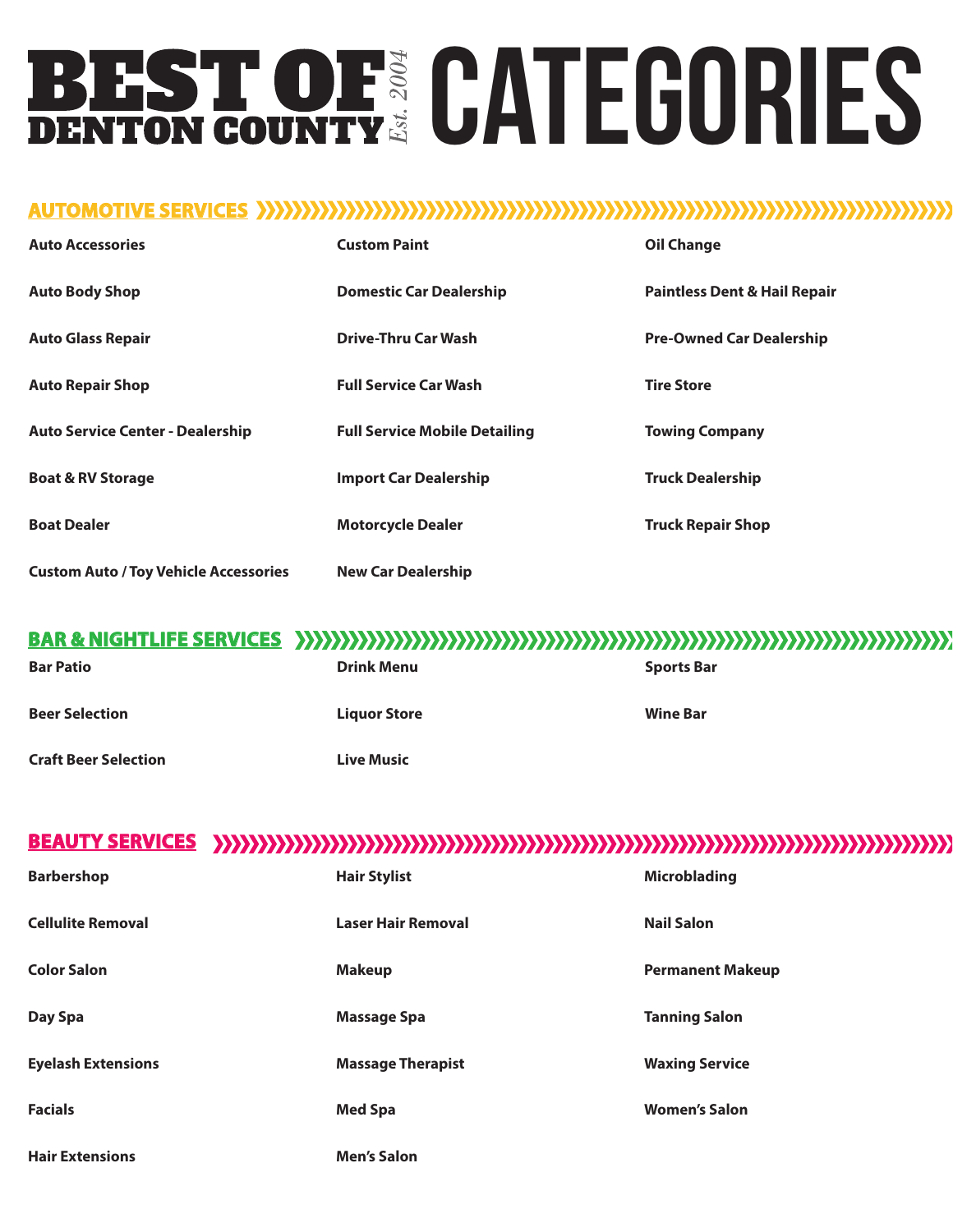#### **BUSINESS BUSINESS / PROFESSIONAL SERVICES SERVICES**

| <b>Business Bank</b>           | <b>Commercial Real Estate</b>              | Photographer - Corporate & Headshot |
|--------------------------------|--------------------------------------------|-------------------------------------|
| <b>Business IT Solutions</b>   | <b>Commercial Real Estate Agent</b>        | <b>Postage &amp; Mailing</b>        |
| <b>Business Networking</b>     | <b>Commercial Roofing</b>                  | <b>Promotional Products</b>         |
| <b>Chamber of Commerce</b>     | <b>Emergency Restoration</b>               | <b>Property Management</b>          |
| <b>Commercial Construction</b> | Fire & Water Clean Up                      | <b>Sign Company</b>                 |
| <b>Commercial Exterminator</b> | <b>Flexible Office Space</b>               | Social Media Management             |
| <b>Commercial HVAC</b>         | <b>Graphic Design</b>                      | <b>Web Designer</b>                 |
| <b>Commercial Painting</b>     | <b>New Business</b> (open under 12 months) | <b>Web Developer &amp; SEO</b>      |
| <b>Commercial Printer</b>      | <b>Office Cleaning Service</b>             |                                     |

#### **COMMUNITY & NON-PROFIT SERVICES OMMUNITY**

| <b>Animal Non-Profit</b>    | <b>Community Group</b>    | <b>Pastor</b>         |
|-----------------------------|---------------------------|-----------------------|
| <b>Charity Organization</b> | <b>Fire Station</b>       | <b>Police Officer</b> |
| Church                      | <b>Mayor</b>              | <b>Rotary</b>         |
| <b>Church Youth Group</b>   | <b>Online Publication</b> | <b>Youth Club</b>     |

## **EDUCATION SERVICES ATION**

| <b>Charter School</b>        | <b>Private School: Pre-K-12th</b> | <b>Tutoring - General</b> |
|------------------------------|-----------------------------------|---------------------------|
| <b>College Planning</b>      | <b>Public Elementary School</b>   | <b>Tutoring - Math</b>    |
| <b>Daycare</b>               | <b>Public High School</b>         | <b>Tutoring - Reading</b> |
| <b>Private Preschool - K</b> | <b>Public Middle School</b>       |                           |

## **ENTERTAINMENT & TRAVEL SERVICES AINMENT**

| <b>Acting Studio</b>               | <b>Event Facility</b>        | <b>Travel Agency</b> |
|------------------------------------|------------------------------|----------------------|
| <b>Family Entertainment Center</b> | <b>Theatre (Performance)</b> | <b>Travel Agent</b>  |

**Country Club**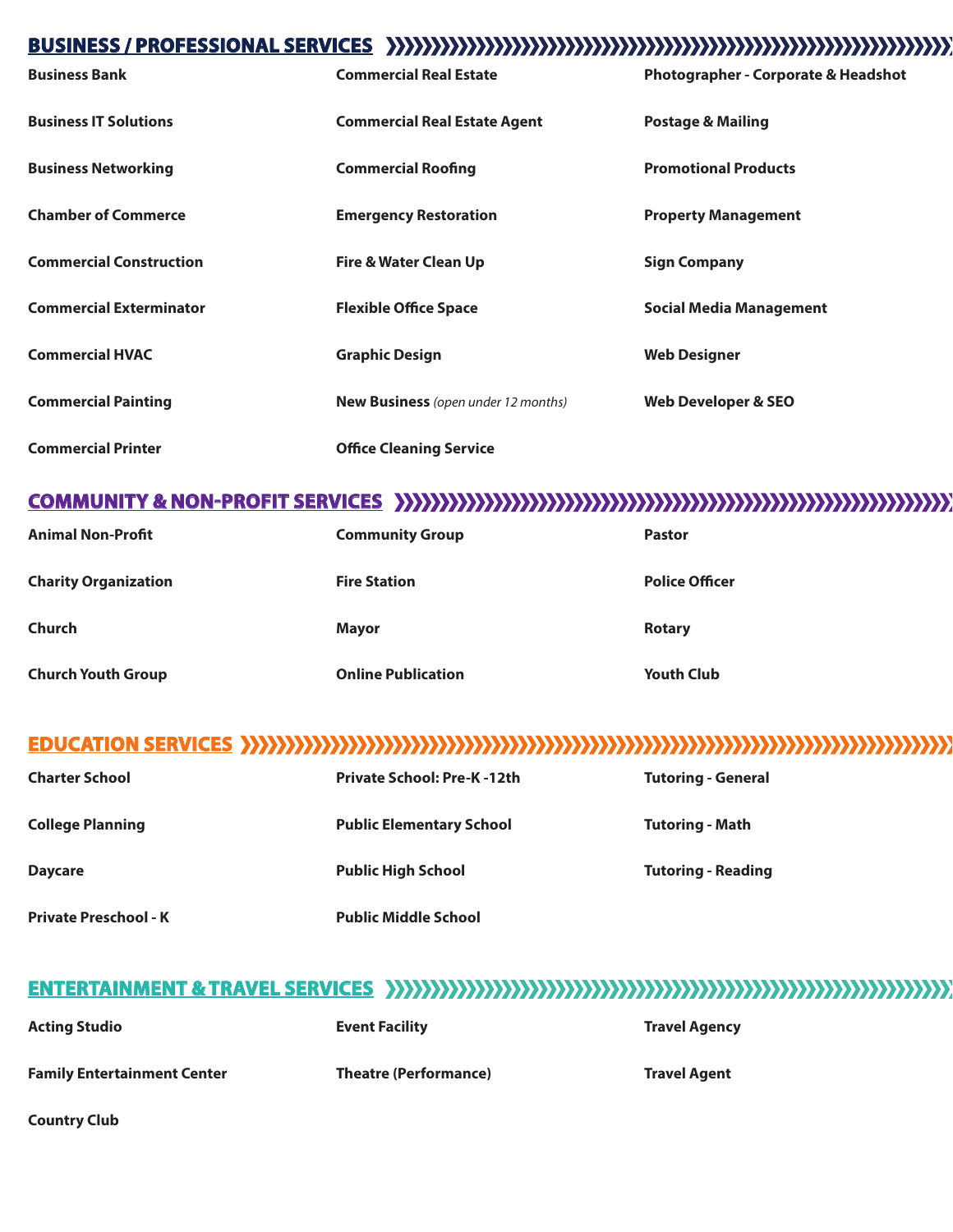## **FINANCIAL FINANCIAL, INSURANCE, & REAL ESTATE SERVICES ,**

| <b>Apartment Community</b>              | <b>Custom Home Builder</b>     | <b>Life Insurance Agent</b>       |
|-----------------------------------------|--------------------------------|-----------------------------------|
| <b>Architect</b>                        | <b>Financial Advising Firm</b> | <b>Mortgage Company</b>           |
| <b>Architecture Firm</b>                | <b>Financial Advisor</b>       | <b>Mortgage Loan Banker</b>       |
| <b>Auto Insurance Agency</b>            | <b>Heath Insurance Agency</b>  | <b>Personal Finance Bank</b>      |
| <b>Auto Insurance Agent</b>             | <b>Health Insurance Agent</b>  | <b>Real Estate Agency</b>         |
| <b>Bookkeeping</b>                      | <b>Home Staging</b>            | <b>Real Estate Buyer's Agent</b>  |
| <b>Certified Public Accountant</b>      | <b>Insurance Agency</b>        | <b>Real Estate Seller's Agent</b> |
| <b>Certified Public Accounting Firm</b> | <b>Insurance Agent</b>         | <b>Real Estate Team</b>           |
| <b>Credit Union</b>                     | <b>Life Insurance Agency</b>   | <b>Title Company</b>              |

# **HOME SERVICES SERVICES** SERVICES SERVICES SERVICES SERVICES SERVICES SERVICES SERVICES SERVICES SERVICES

| <b>Appliance Repair</b>                        | <b>Flooring Company</b>             | <b>Irrigation / Lawn Sprinkler Repair</b>     |
|------------------------------------------------|-------------------------------------|-----------------------------------------------|
| <b>BBQ &amp; Grilling Supplies</b>             | <b>Foundation Repair</b>            | <b>Kitchen / Bath Remodeling</b>              |
| <b>Blinds, Screens, Shades, &amp; Shutters</b> | <b>Garage Design / Organization</b> | Landscaping                                   |
| <b>Cabinet Painting &amp; Refinishing</b>      | <b>Garage Door Company</b>          | <b>Lawn Maintenance</b>                       |
| <b>Carpet Cleaning</b>                         | <b>Garden Center</b>                | <b>Mosquito Control</b>                       |
| <b>Custom Cabinet Builder</b>                  | <b>Granite Company</b>              | <b>Moving Service</b>                         |
| <b>Custom Decorative Painting</b>              | <b>Gutter Cleaning</b>              | <b>Outdoor Kitchen Contractor</b>             |
| <b>Custom Window Treatments</b>                | <b>Handyman Services</b>            | <b>Outdoor Lighting Company</b>               |
| <b>Electrician</b>                             | <b>Heating / Air Repair</b>         | <b>Painter</b>                                |
| <b>Exterminator</b>                            | <b>Home Cleaning Service</b>        | <b>Patio &amp; Outdoor Living Contractors</b> |
| <b>Fence Builders</b>                          | <b>Home Renovations</b>             | <b>Plumber</b>                                |
| <b>Fence Staining &amp; Refinishing</b>        | <b>Hot Tub &amp; Spa Services</b>   | <b>Pool Maintenance</b>                       |
| <b>Fireplace / Chimney Service</b>             | <b>Interior Decorator</b>           | <b>Roofer</b>                                 |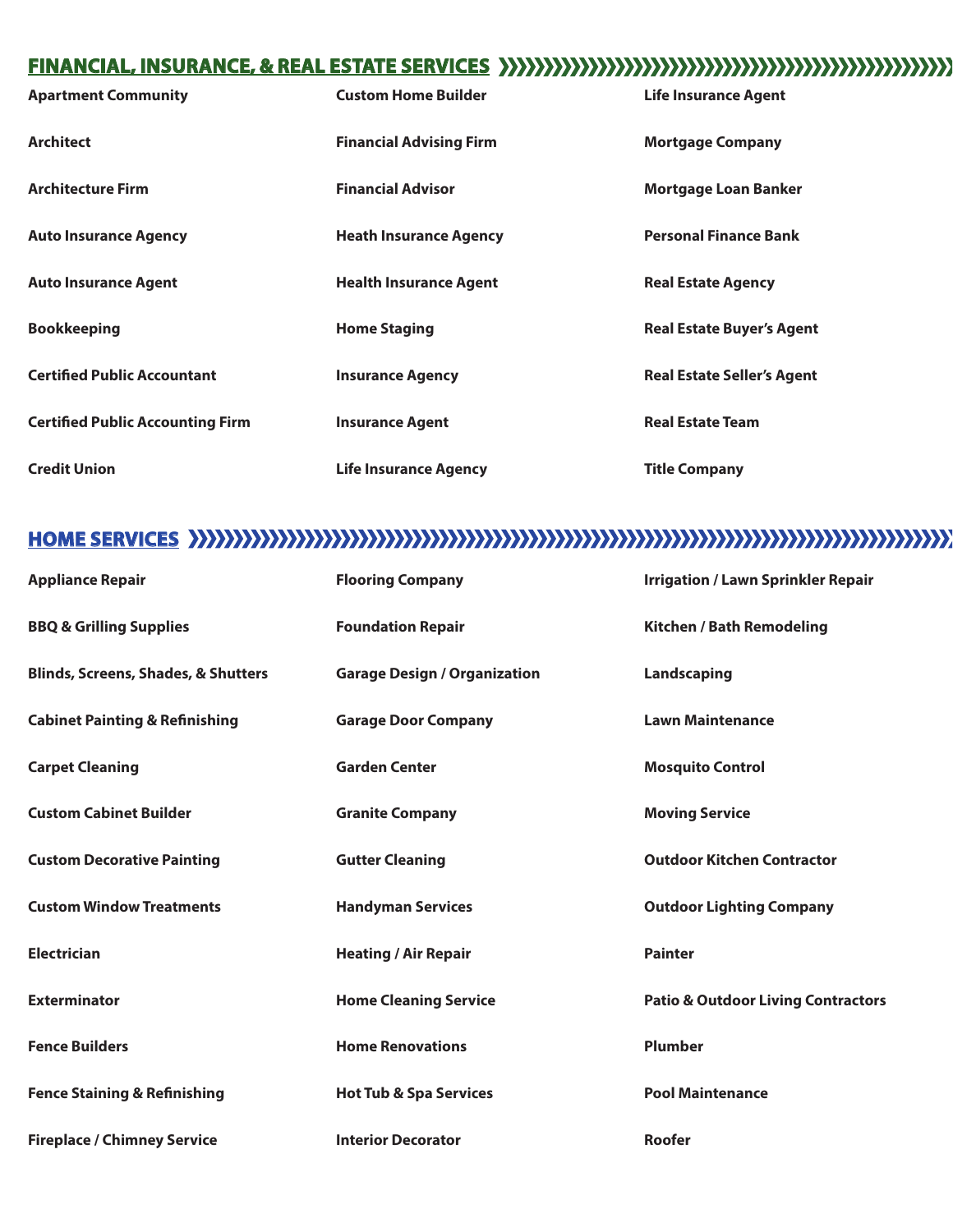| <b>Shower Doors - Frameless</b> | <b>Swimming Pool Builder</b>    | <b>Window Cleaning</b> |
|---------------------------------|---------------------------------|------------------------|
| <b>Solar Screens</b>            | <b>Swimming Pool Remodelers</b> | <b>Window Company</b>  |
| <b>Stonework</b>                | <b>Tree Removal Service</b>     |                        |
| <b>Storage Units</b>            | <b>Weed Control</b>             |                        |

# **LEGAL SERVICES SERVICES**

| <b>Bankruptcy Attorney</b>       | <b>Criminal Law Firm</b>               | <b>Oil &amp; Gas Attorney</b>               |
|----------------------------------|----------------------------------------|---------------------------------------------|
| <b>Bankruptcy Law Firm</b>       | <b>Divorce Attorney</b>                | Oil & Gas Law Firm                          |
| <b>Business Attorney</b>         | <b>Divorce Law Firm</b>                | <b>Personal Injury Attorney</b>             |
| <b>Business Collections Firm</b> | <b>Elder Law Attorney</b>              | <b>Personal Injury Law Firm</b>             |
| <b>Business Law Firm</b>         | <b>Family Law Attorney</b>             | <b>Real Estate Attorney</b>                 |
| <b>Civil Attorney</b>            | <b>Family Law Firm</b>                 | <b>Traffic Tickets Attorney</b>             |
| <b>Civil Law Firm</b>            | Judge                                  | <b>Wills &amp; Estate Planning Attorney</b> |
| <b>Construction Attorney</b>     | <b>Juvenile &amp; Defense Attorney</b> | <b>Wills &amp; Estate Planning Law Firm</b> |
| <b>Criminal Attorney</b>         | <b>Law Firm</b>                        |                                             |

# **MEDICAL SERVICES AL**

| <b>Allergist</b>                                  | <b>Couples &amp; Family Therapist</b>        | <b>Family Dentist</b>               |
|---------------------------------------------------|----------------------------------------------|-------------------------------------|
| <b>Allergy Center</b>                             | <b>Couples &amp; Family Therapy Practice</b> | <b>Functional Medicine</b>          |
| <b>Audiologist</b>                                | <b>Cryotherapy Clinic</b>                    | <b>General Dental Practice</b>      |
| <b>Audiology Practice</b>                         | <b>Dental Implant Dentist</b>                | <b>General Practice Physician</b>   |
| <b>Children &amp; Adolescent Therapist</b>        | <b>Dermatologist</b>                         | <b>General Surgeon</b>              |
| <b>Children &amp; Adolescent Therapy Practice</b> | <b>Dermatogy Practice</b>                    | <b>Home Health Care</b>             |
| <b>Chiropractic Practice</b>                      | <b>Doctor</b>                                | <b>Hospice</b>                      |
| Chiropractor                                      | <b>Emergency Care</b>                        | <b>Hospital</b>                     |
| <b>Cosmetic Dentist</b>                           | <b>Endodontist</b>                           | <b>Labor &amp; Delivery Service</b> |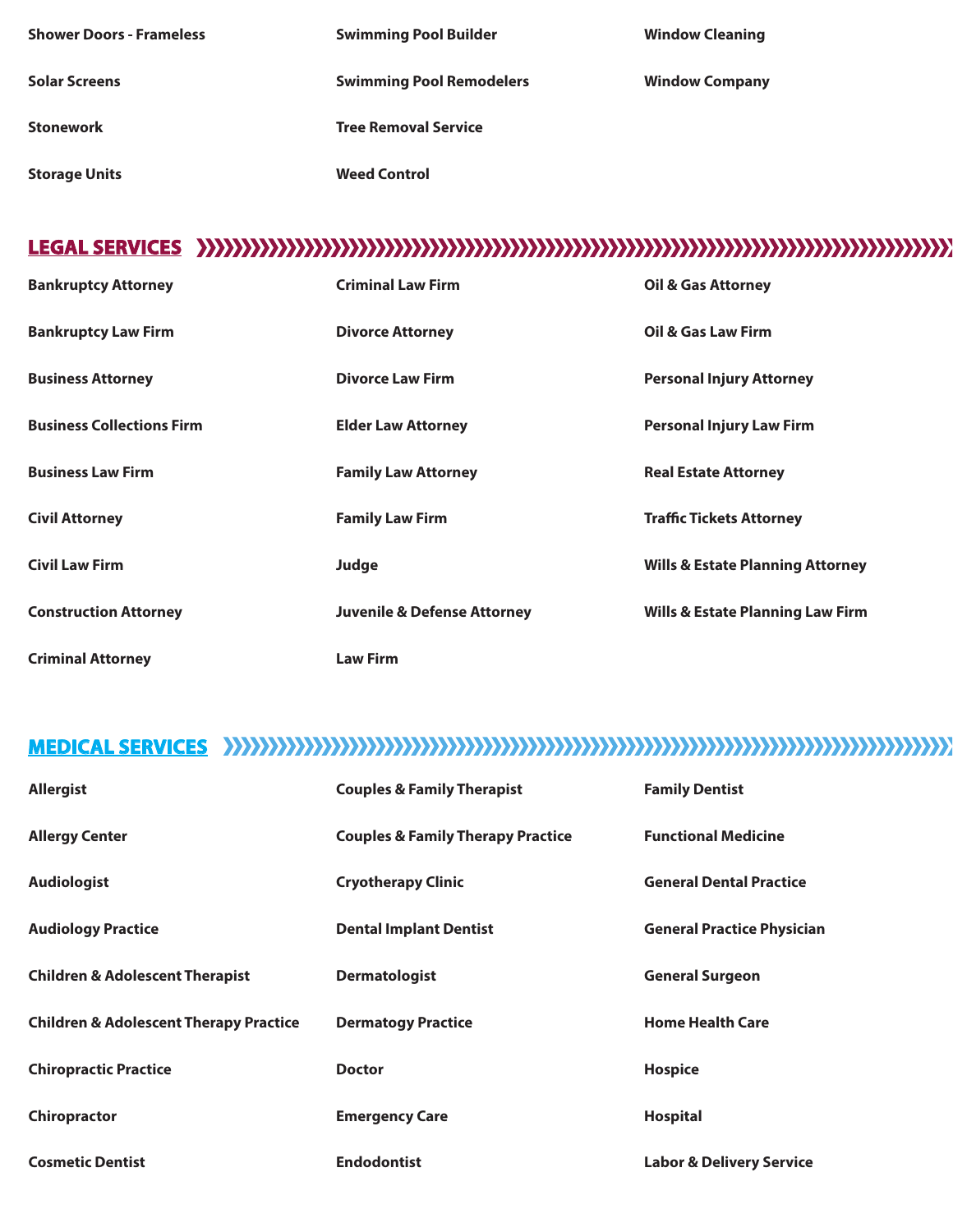| <b>Medical Massage</b>                                          | <b>Orthopedic Physician</b>                   | <b>Plastic Surgeon</b>                     |
|-----------------------------------------------------------------|-----------------------------------------------|--------------------------------------------|
| <b>Men's Wellness &amp; Hormone Therapy</b><br><b>Physician</b> | <b>Orthopedic Practice</b>                    | <b>Podiatrist</b>                          |
| <b>Mental Health Professional</b>                               | <b>Pain Management Physician</b>              | <b>Psychiatrist</b>                        |
| <b>Mental Health Services</b>                                   | <b>Pain Management Practice</b>               | <b>Psychiatry Practice</b>                 |
| <b>Midwifery Care</b>                                           | <b>Pediatric Dental Practice</b>              | <b>Regenerative Medicine</b>               |
| <b>Myofunctional Therapy</b>                                    | <b>Pediatric Dentist</b>                      | <b>Speech Pathologist</b>                  |
| <b>OB/GYN Physician</b>                                         | <b>Pediatric Occupational Therapy Clinic</b>  | <b>Speech Pathology Center</b>             |
| <b>OB/GYN Practice</b>                                          | <b>Pediatric Practice</b>                     | <b>Substance Abuse Treatment Facility</b>  |
| <b>Opthalmology</b>                                             | Pediatrician                                  | <b>Trauma Counseling Outpatient Center</b> |
| <b>Optometrist</b>                                              | <b>Periodontist</b>                           | <b>Urgent Care</b>                         |
| <b>Oral &amp; Maxillofacial Surgeon</b>                         | Pharmacy                                      | <b>Weight Loss - Non-Surgical</b>          |
| <b>Oral &amp; Maxillofacial Surgery Center</b>                  | <b>Physical Medicine &amp; Rehabilitation</b> | <b>Weight Loss - Surgical</b>              |
| <b>Orthodontist</b>                                             | <b>Physical Therapist</b>                     | <b>Wellness Studio</b>                     |
|                                                                 | <b>Physical Therapy Practice</b>              |                                            |

#### **PET SERVICES T**

| <b>Equestrian Services</b>               | <b>Pet Food &amp; Supplies</b>   | <b>Veterinarian</b>        |
|------------------------------------------|----------------------------------|----------------------------|
| <b>Feed &amp; Hardware Store</b>         | <b>Pet Grooming</b>              | <b>Veterinary Clinic</b>   |
| <b>Mobile Pet Grooming &amp; Washing</b> | <b>Pet Sitting / Dog Walking</b> | <b>Veterinary Hospital</b> |
| <b>Pet Boarding</b>                      | <b>Pet Training</b>              |                            |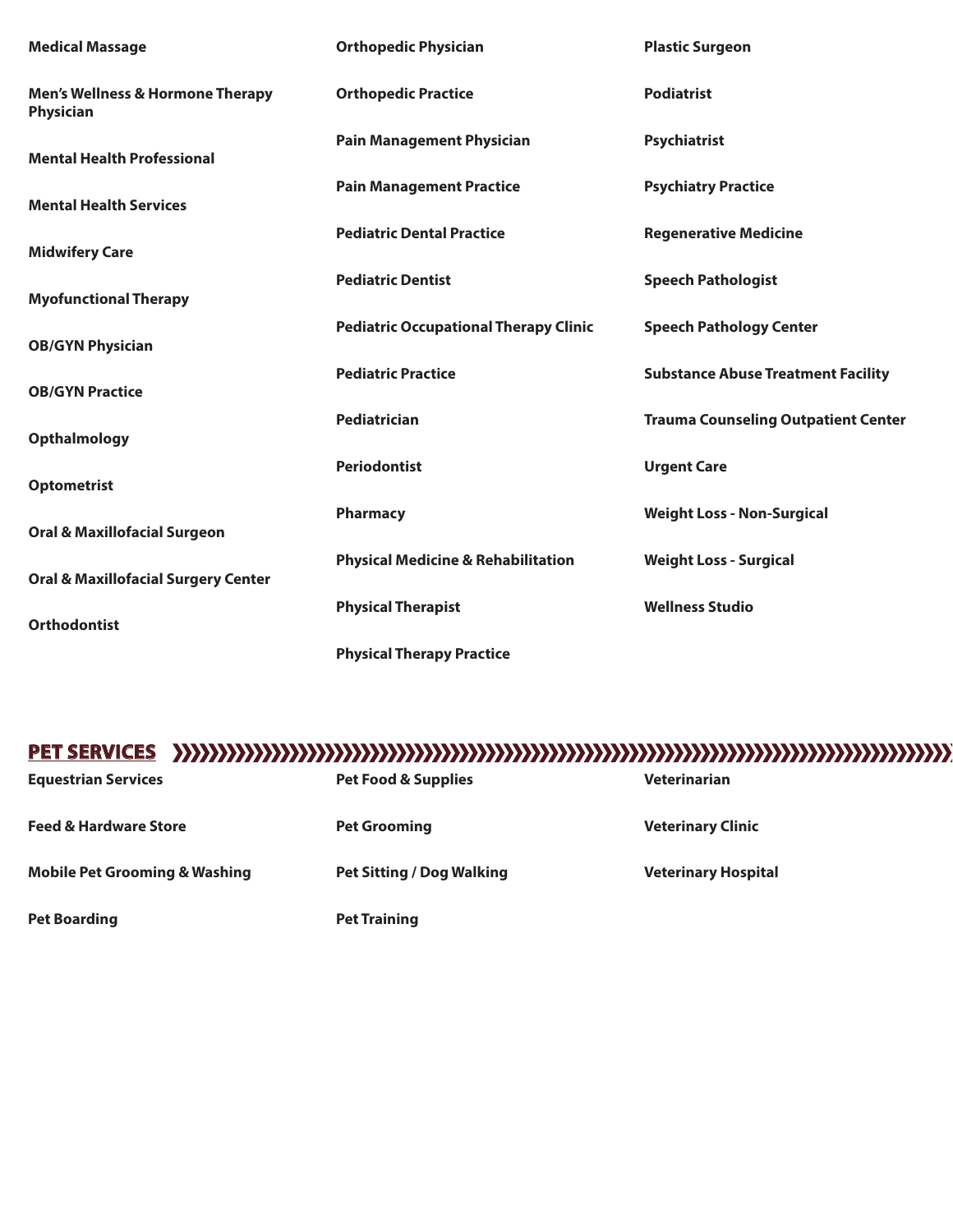# **RESTAURANT & FOOD SERVICES AURANT**

| <b>Barbecue</b>             | <b>Donuts</b>                                     | Lunch                                 |
|-----------------------------|---------------------------------------------------|---------------------------------------|
| <b>Breakfast / Brunch</b>   | <b>Family Dining</b>                              | <b>Meat Market</b>                    |
| <b>Buffalo Wings</b>        | <b>Fine Dining</b>                                | <b>Mexican Restaurant</b>             |
| <b>Cake Bakery</b>          | Frozen Dessert (Ice Cream, Gelato, Snow-<br>cone) | New Restaurant (open under 12 months) |
| <b>Catering</b>             | <b>Gluten Free Menu</b>                           | <b>Patio Dining</b>                   |
| <b>Chinese Restaurant</b>   | Hamburger                                         | <b>Pizza</b>                          |
| <b>Cookies</b>              | <b>Happy Hour Food</b>                            | <b>Salad</b>                          |
| <b>Cup of Coffee</b>        | <b>Healthy Menu</b>                               | <b>Seafood</b>                        |
| <b>Cupcakes / Cake Pops</b> | <b>Indian Restaurant</b>                          | <b>Steakhouse</b>                     |
| <b>Deli</b>                 | <b>Italian Restaurant</b>                         | Sushi                                 |
| <b>Dessert Menu</b>         | Japanese Hibachi                                  | <b>Thai Restaurant</b>                |

**Dinner**

## **SENIOR SERVICES SERVICES**

**Assisted Living Facility**

**Memory Care**

**Independent Living**

**Senior In Home Care**

**Senior Services**

**Skilled Nursing & Long Term Care Facility**

#### **SHOPPING SHOPPING & RETAIL SERVICES SERVICES**

| <b>Children's Clothing Store</b> | <b>Gold &amp; Silver Exchange</b> | <b>Shopping Center</b>        |
|----------------------------------|-----------------------------------|-------------------------------|
| <b>Fashion Accessories</b>       | <b>Jewelry Store</b>              | <b>Supermarket</b>            |
| <b>Furniture Store</b>           | <b>Resale Shop</b>                | <b>Women's Clothing Store</b> |

**Gift Shop**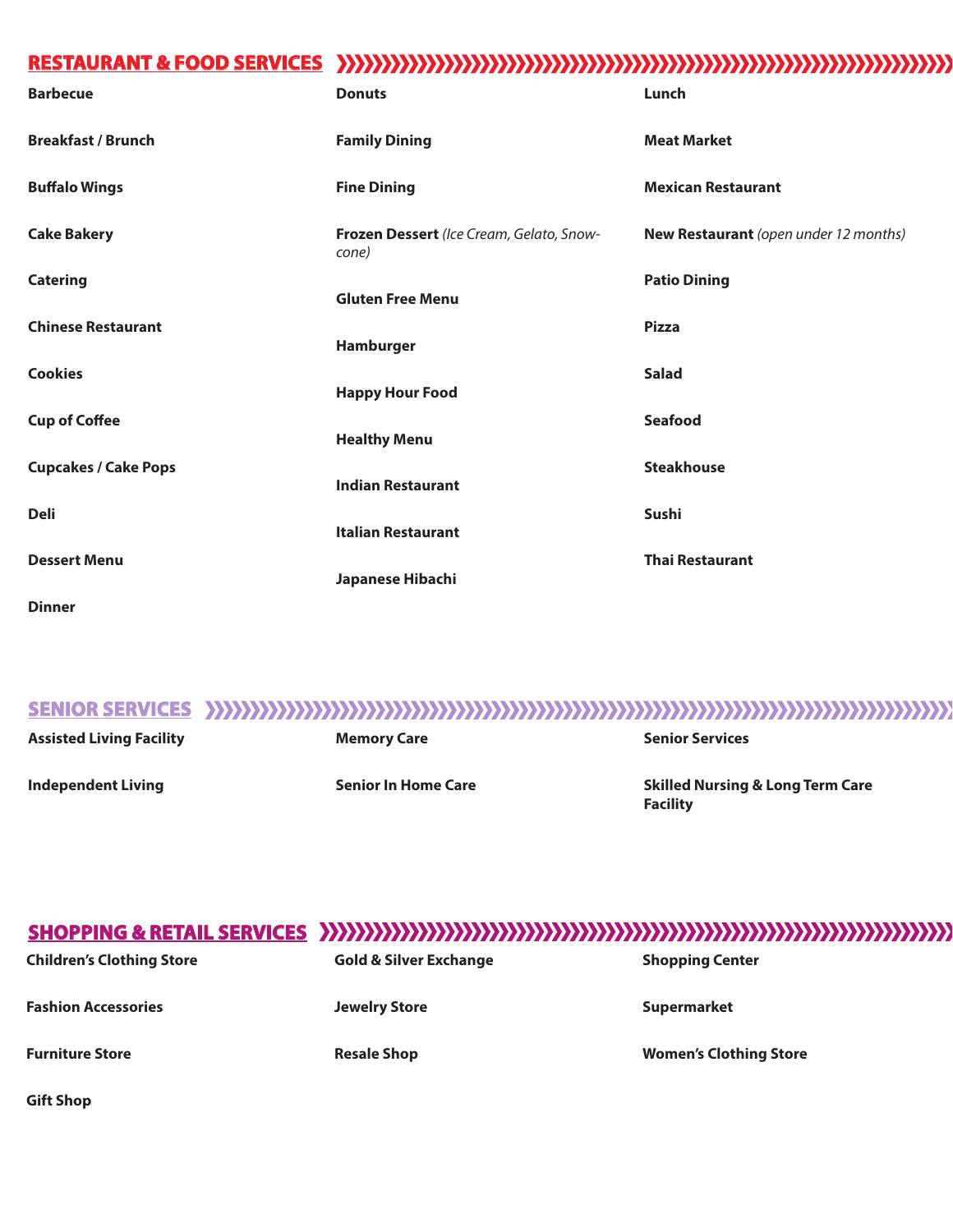## **SPECIAL SPECIALTY SERVICES TY**

**Party DJ**

#### **SPORTS, FITNESS & NUTRITION SERVICES S,**

| <b>Aerial Fitness</b>         | <b>Golf Course - Private</b>                | <b>Pilates Instructor</b>       |
|-------------------------------|---------------------------------------------|---------------------------------|
| <b>Barre Studio</b>           | <b>Group Fitness Instructor</b>             | <b>Pilates Studio</b>           |
| <b>Basketball Association</b> | <b>Group Fitness Studio</b>                 | <b>Sports Facilities</b>        |
| <b>Batting Cages</b>          | <b>Gymnastics</b>                           | <b>Sports Massage Center</b>    |
| <b>Bicycle Shop</b>           | <b>Healthy Prepared Foods</b>               | <b>Sports Massage Therapist</b> |
| <b>Bootcamp Instructor</b>    | <b>Indoor Bootcamp</b>                      | <b>Sports Organization</b>      |
| <b>Cheer Studio</b>           | <b>Martial Arts Studio</b>                  | <b>Swimming Instruction</b>     |
| <b>CrossFit</b>               | <b>Nutrition &amp; Supplements Store</b>    | <b>Weight Loss Center</b>       |
| <b>Dance Studio</b>           | <b>Nutritionist / Dietitian - Certified</b> | <b>Weight Loss Treatment</b>    |
| <b>Equestrian Stables</b>     | <b>Outdoor Bootcamp</b>                     | <b>Yoga Instructor</b>          |
| <b>Fitness Center</b>         | <b>Personal Trainer</b>                     | <b>Yoga Studio</b>              |
| <b>Golf Course - Public</b>   | <b>Personal Training Facility</b>           |                                 |